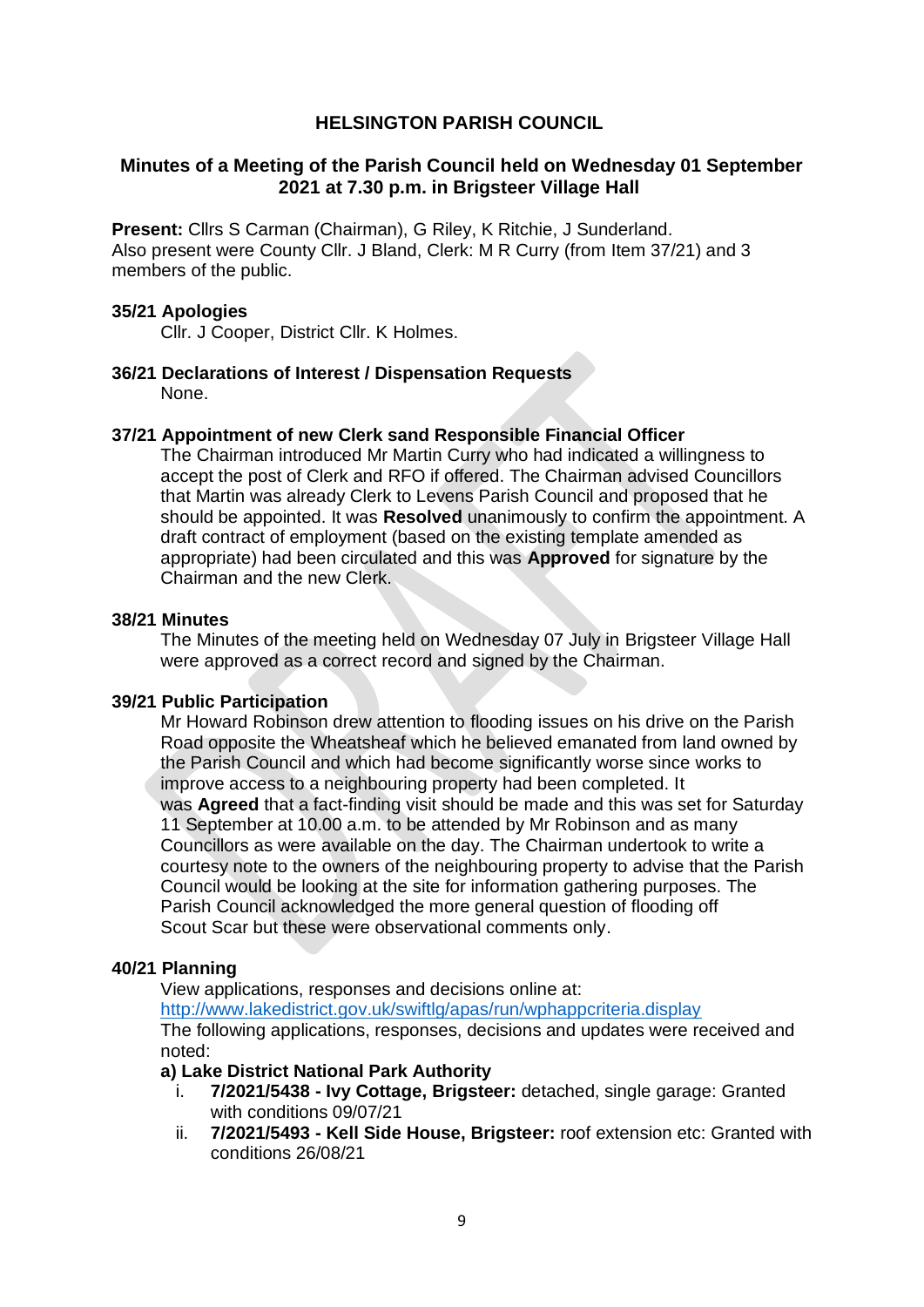- iii. **7/2021/5537 - 1, Moss View, Brigsteer:** Loft gable window enlargement: No comments - letter submitted by PC on 30 July. Decision pending.
- iv. **7/2021/5485 - Brigg House Barn, Helsington:** Erection of garages: Letter with observations on cladding and recommendations on restrictions for future conversion submitted by PC on 30 July. Decision pending.
- v. **7/2021/5597 - Mill Ghyll, Low Lane, Brigsteer**: To vary condition on use of local slate: Letter from PC not objecting to use of Welsh slate if local slate not available within a reasonable timeframe: submitted 11 August 2021. Decision pending.

### **b) South Lakeland District Council**

 View applications, responses and decisions online at: <http://applications.southlakeland.gov.uk/planningapplications/welcome.asp>

- i. **SL/2021/0660 - The Water Mill, Helsington:** Restoration and repair of water mill: The Clerk confirmed that following email correspondence Councillors had confirmed their support for the application and this comment had been submitted.
- ii. **SL/2021/0775 - Land South of Prizet Filling Station (southbound):** The Parish Council is happy to support this application, but wishes to see the same number of trees planted as those that are to be removed as part of the development.

### **41/21 South Lakeland Local Plan Review**

Councillors noted the ongoing process and the current Issues and Options Consultation.

# **42/21 Parish Land**

- i. **Lease of Land Opposite the Village Hall:** The registration of this land leased to the Village Hall is currently awaiting attention at HM Land Registry.
- ii. **Quote for work on Parish trees:** The quote from the tree surgeon for work on diseased ash trees had been circulated by the Chairman. It was noted that, whilst the Parish has reserves, the overall cost of work required amounts to a significant sum, with possible impact on the Precept. Councillors however noted the health and safety imperative of addressing urgent work. The arboriculturalist has ranked the work according to priority and the Chairman proposed that the two highest priority areas should be commenced this winter. Following discussion, it was **Resolved** to instruct Mark Sigrist of Aspen Tree Management to commence work on the two top priority areas identified. It was noted that traffic management might need to be implemented and also that the Forestry Commission offers grants for ash dieback work subject to meeting necessary criteria. It was **Agreed** to ask MS to investigate both these observations.

On the wider question of ash dieback, the situation at Crooked Gate was raised. Ownership of this land is unclear and whilst the Parish Council does not have title to it there appears to be work required. It was **Agreed** that the Clerk should write to CCC Highways requesting them to accept ownership of the land and to address the tree management requirements.

iii. **Drainage issues on land opposite the Wheatsheaf:** This had been discussed earlier (Minute 39/21).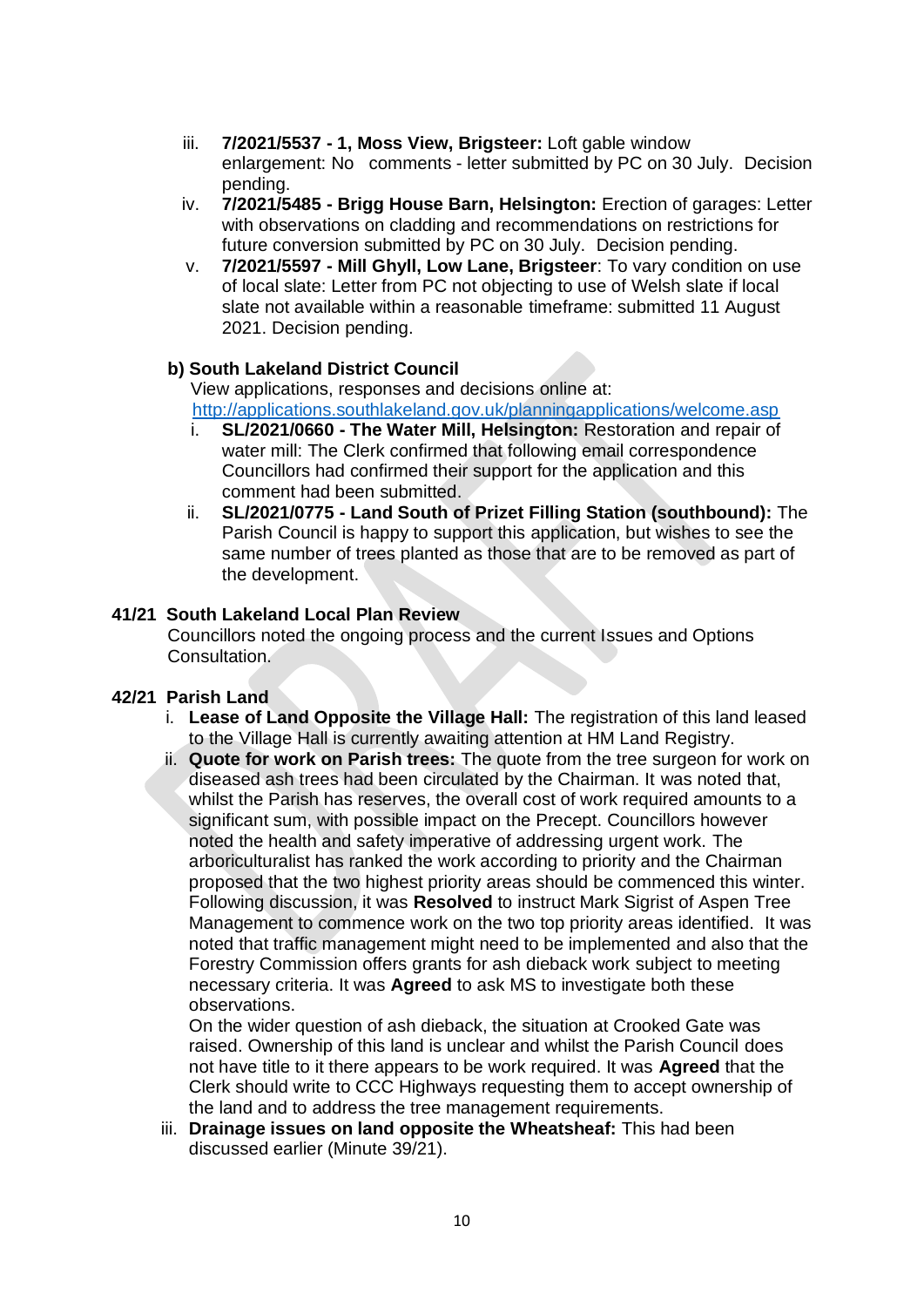- iv. **Land Registry – Address for Service:** The Clerk will put in hand arrangements to change the address for service.
- v. **Upgrade of Title:** It was noted that land at Plum Tree Farm, Low Lane and land adjacent to The Old Barn is now eligible for upgrade from possessory to absolute title. It was **Resolved** that the Clerk should commence the registration process with HMLR. It was also noted that this process will not affect existing tenancies on the properties.

## **43/21 Highways**

- i. **Helsington Moss Bridge:** Cllr Bland reported that contractors had been appointed but that work was currently delayed whilst unstable ground conditions were fully investigated before design and build could commence.
- ii. **Drainage and re-surfacing matters on Brigsteer Brow and around the Wheatsheaf:** The Chairman commented that flooding on Brigsteer Brow remains a constant and deteriorating problem which needs to be addressed. Cllr Bland acknowledged the problem but referred to resource pressures and competing priorities. He did, however, welcome the existence of a video of the problem which he will view and use to try to move forward with a solution. Speeding issues on Brigsteer Brow were also discussed and the option to purchase and install an interactive Speed Indicator Device (SID) was discussed. Though likely to be expensive, it was **Agreed** to explore options and costs. Subject to funds available, Cllr Bland offered a contribution towards costs if the Parish Council can come up with a proposal and costs.

Cllr. Riley referred to the big drop off the carriageway on Low Lane after the last resurfacing work. Cllr Bland agreed that reflective posts could be an option, but any physical work would require the raising of the gate along the stretch in question. There was also a question from the floor about the potholes at the top of Crooked Gate Lane which Cllr Bland confirmed were on the schedule for attention.

Following these observations, it was **Agreed** that a list of all highway related matters, including areas needing re-surfacing, should be prepared and brought as an Agenda item to the next meeting.

### **44/21 Reports**

- **a) Chairman and Councillors:** The Chairman reported that funding for a new bench outside the Village Hall had been secured and the location agreed. A hard standing / concrete base would be required which will incur additional costs yet to be determined. The existence of a mains electricity cable in the vicinity was noted. The intention was to appoint Logan to undertake the work to be commenced in the Spring.
- **b) Helsington and Brigsteer Village Hall:** Cllr. Ritchie reported that the Village Hall AGM would be held on 14 September.
- **c) Local Police Team:** No report for this meeting.
- **d) District Councillor:** Cllr Holmes' apologies had been tendered, but on his behalf Cllr. Bland confirmed that there was no additional information to report.
- **e) County Councillor:** Cllr. Bland had no additional report to make beyond comments already made.

### **45/21 Finance**

- **a) To authorise the following payments:** No payments were required.
- **b) Bank Mandate:** The Chairman confirmed that the forms had been signed by all mandate holders except Alan Davies and the new Clerk. He undertook to get